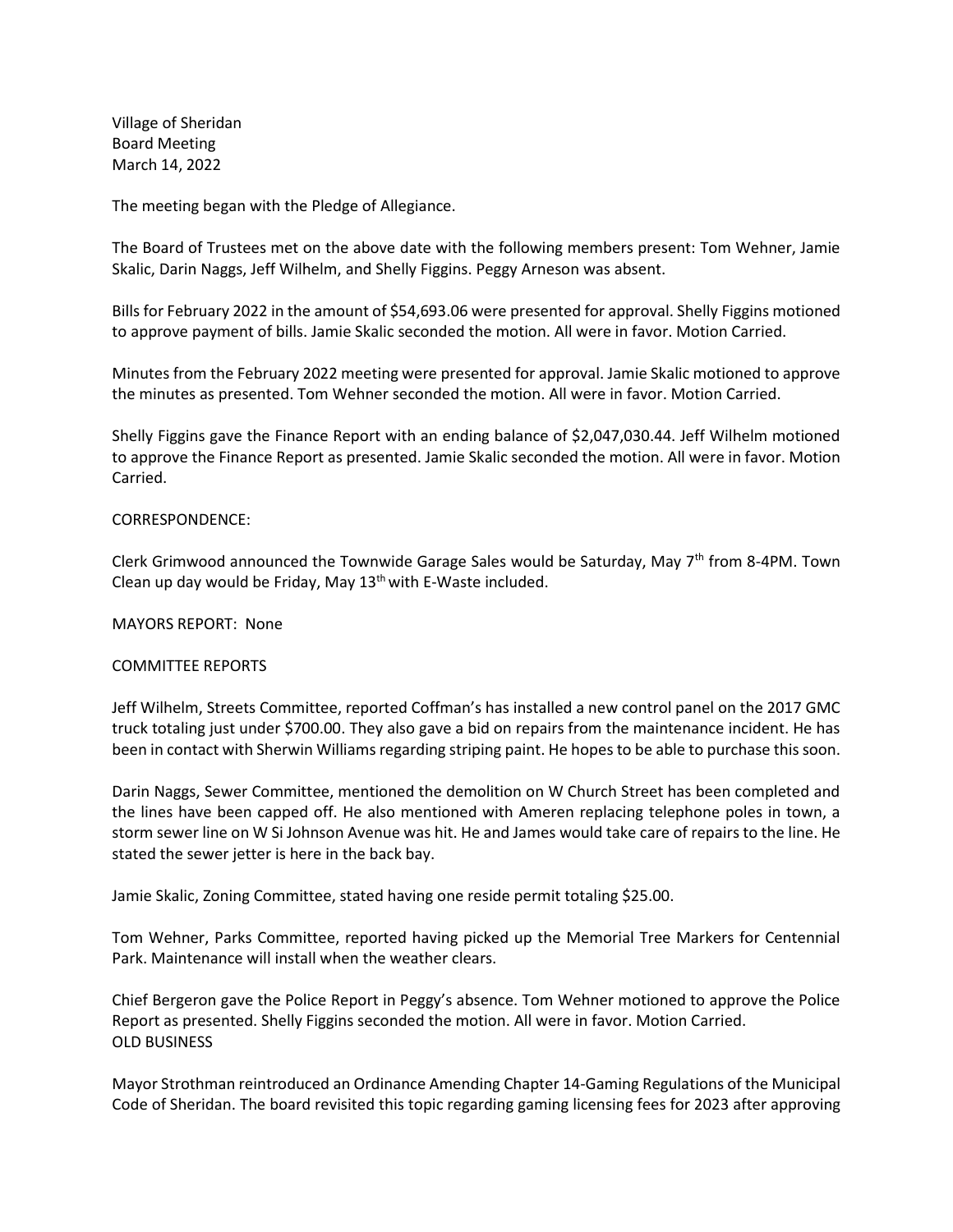a \$250.00 increase. They reviewed what other local municipalities have raised theirs to. Jamie Skalic motioned to approve Ordinance 2022-12, for a \$75.00 Gaming License Fee beginning in 2023 to be reviewed in the future for an additional increase option. Darin Naggs seconded the motion. All were in favor. Motion Carried.

Attorney Burton mentioned a modification order on the CCDD sites in which the dates were extended. Don McNelis inquired if the EPA has notified the village on what was dumped on the site to which Attorney Burton replied that he has never seen anything.

Mayor Strothman addressed the salt shed issues. They are still working on getting the boundary lines established with the Sanitary District. Jeff Wilhelm mentioned salt being taken over the winter. Clarification of who is allowed to take salt. The board all agreed that businesses would need to contact the village to obtain buckets of sidewalk salt, they are prohibited from helping themselves. Jamie would like to see this added to the town Info Line next year. Jeff would also like to contact Ameren to get better lighting in the area and possibly a gate installed with a lock on the salt shed. He will also need to get the canopy repaired. Mayor Strothman mentioned the possibility of installing cameras. The board decided to hold a committee meeting to discuss the issues further.

## NEW BUSINESS

Mayor Strothman introduced a Resolution Adopting Public Notice of Affirmative Fair Housing Policy. Shelly Figgins motioned to approve Resolution 2022-13. Jeff Wilhelm seconded the motion. All were in favor. Motion Carried.

Mayor Strothman introduced an Ordinance Authorizing Street Closing, Variance from Noise Ordinance for 4<sup>th</sup> of July Celebrations. Corner Tap would like to host a celebration blocking off a portion of N Bushnell Street in front of the business on July  $1<sup>st</sup>$  from 7:30PM to 11:30PM for a band and to allow drinking within the boundaries. With the stipulations presented in the Ordinance, Chief Bergeron is agreeable to this event. Jeff Wilhelm was concerned about the railroad working on the crossings during that time. Shelly Figgins motioned to approve Ordinance 2022-14, for the Street Closure and Variance from the Noise Ordinance. Jamie Skalic seconded the motion. All were in favor. Motion Carried.

Mayor Strothman introduced a Consideration to Solicit Bids for Roof Replacement. Several board members wondered if this could be done without the confusion of IDOT spec forms for bidding purposes through the engineering services. They would also prefer to hold an in person bid opening as opposed to online. They will hold a committee meeting soon to further discuss the bid proposal plans.

Mayor Strothman introduced a Consideration of Construction Supervision. This topic has just arisen with several recent areas of concern on recent projects in town. An option for this would be to look into companies that strictly do supervision of projects. Howard Hamilton will be contacted to get future projects completed by July 31<sup>st</sup>. After further discussion of recent project issues, the board will invite Howard Hamilton, with Hamilton Engineering, to the committee meeting to discuss their issues.

Mayor Strothman introduced a proposal of internet connection for the Maintenance Building. The additional cost would be roughly fifty dollars per month to add internet service. The board discussed this and would like to also look into possible cameras for the future. Jamie Skalic motioned to approve the internet installation at the Maintenance Building. Shelly Figgins seconded the motion. All were in favor. Motion Carried. Cameras will be discussed further at a committee meeting.